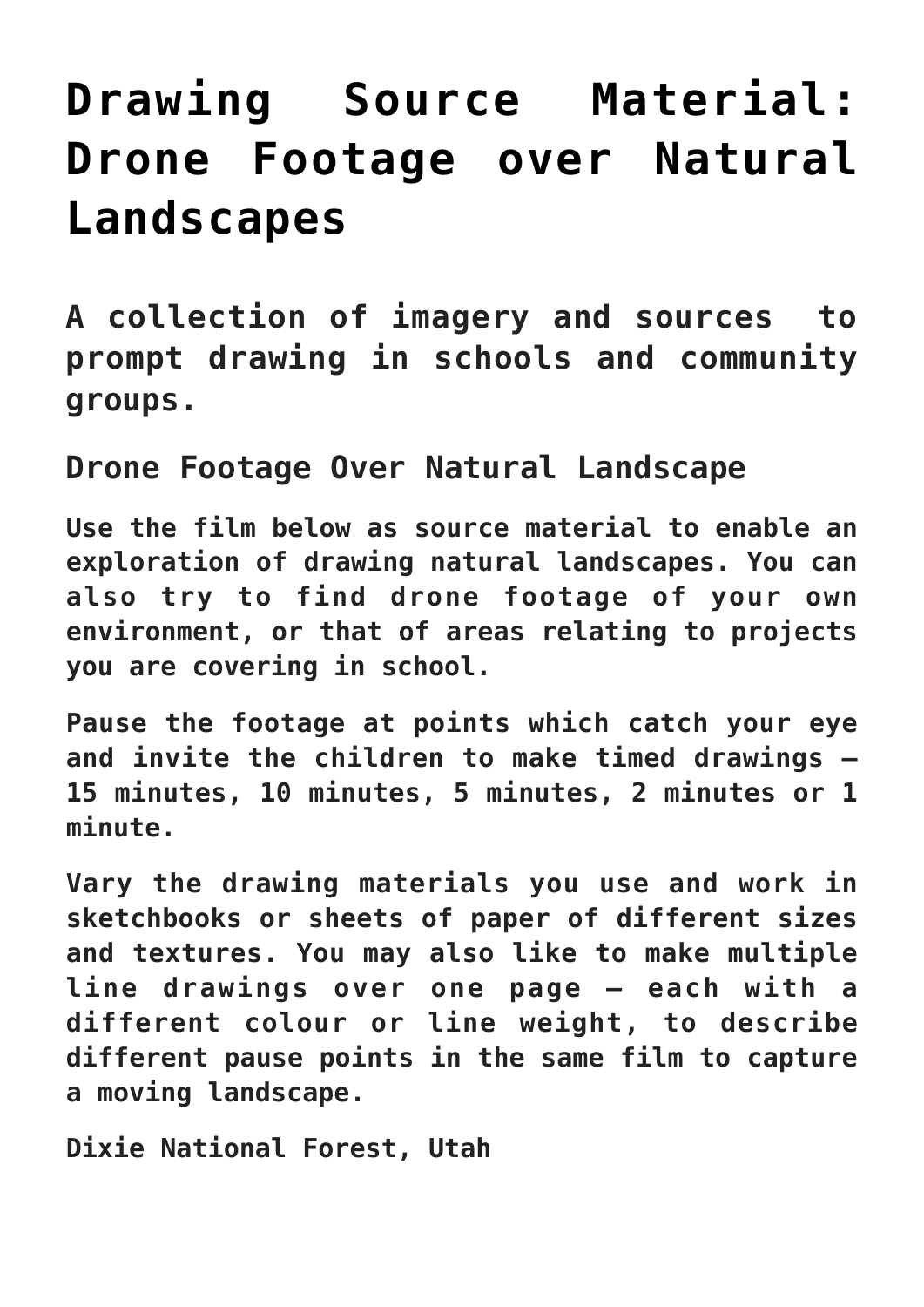**Howqua Hills, Australia**

**Reading, UK**

**The Netherlands**

## **You May Also Like…**

**Pathway: Cloth, thread, paint**



**[This is featured in the 'Cloth, Thread,](https://www.accessart.org.uk/cloth-thread-paint/) [Paint' pathway](https://www.accessart.org.uk/cloth-thread-paint/)**

**Show me what you see**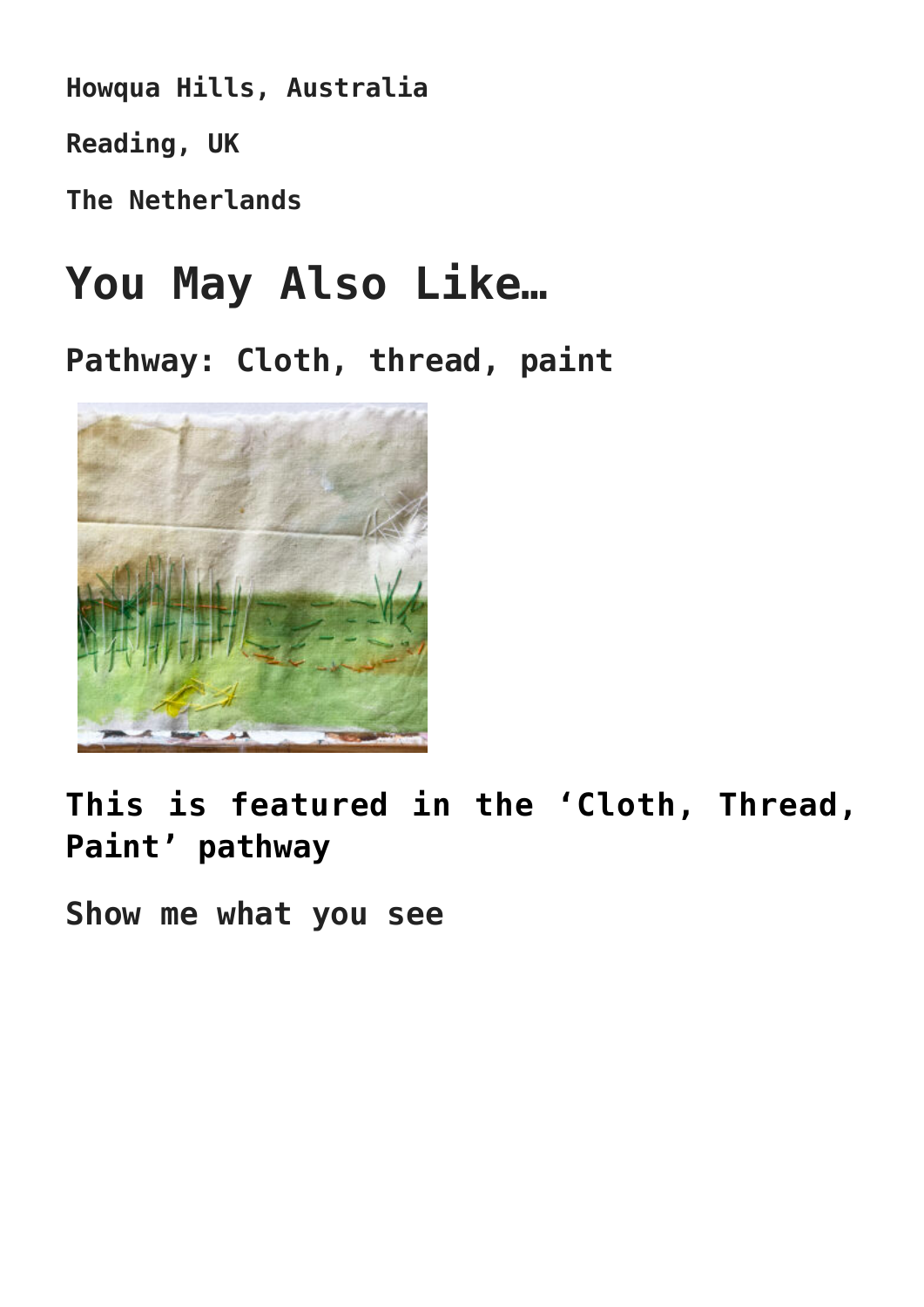

## **[Enable close looking and drawing with](https://www.accessart.org.uk/show-me-what-you-see-method/) [this exercise](https://www.accessart.org.uk/show-me-what-you-see-method/)**

**Pathway: Mixed Media Land and city scapes**



**[This is featured in the 'Mixed Media Land](https://www.accessart.org.uk/mixed-media-land-and-city-scapes/) [and City Scapes' pathway](https://www.accessart.org.uk/mixed-media-land-and-city-scapes/)**

**using sketchbooks to make visual notes**